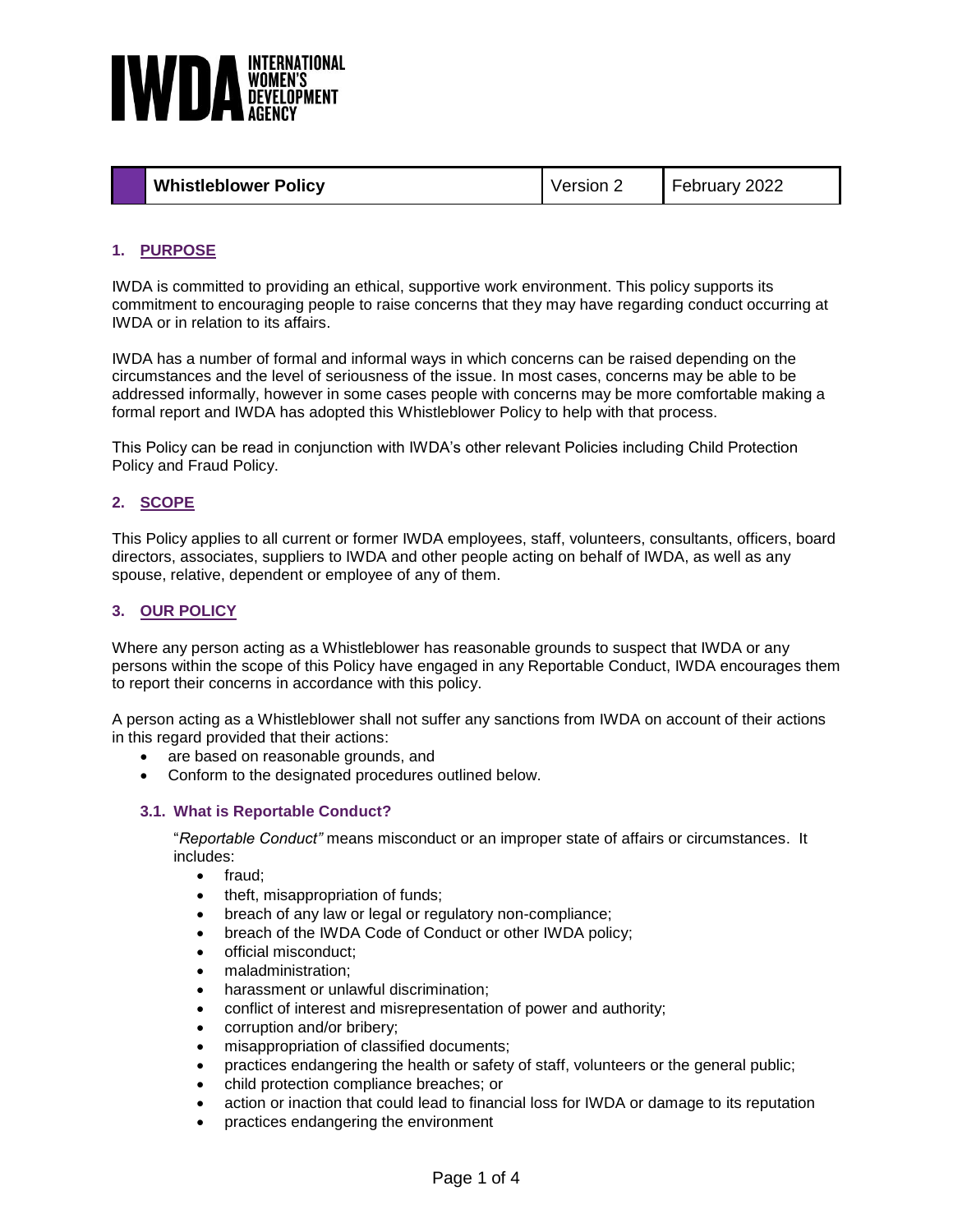Reportable Conduct does not include personal and/or work-related grievances, such as interpersonal conflicts, or decisions relating to terms of employment, transfer, promotion, or disciplinary, suspension or termination decisions. Such matters may be addressed under IWDA's Grievance and Conflict Resolution Policy, Complaints Policy, and/or IWDA's Anti-Discrimination, Bullying and Harassment Policy

### **3.2. Who can a report be made to?**

#### **1. An informal disclosure**

For many issues, people are comfortable discussing their concerns informally with their manager or another trusted person within IWDA, and IWDA promotes to a culture where concerns can be discussed openly and transparently. Accordingly, IWDA encourages people with a concern to raise their concerns informally with their manager or another trusted person within IWDA.

IWDA's Complaints Policy contain further details on how you may raise concerns outside of this Policy

#### **2. A whistleblowing report under this policy**

A formal whistleblowing report can be made under the Whistleblower Policy to the following people, depending on the circumstances:

- their supervisor within IWDA;
- the IWDA CEO, member of the IWDA Leadership team or Board Co-Chair;
- the IWDA auditor or the Australian Securities and Investments Commission if appropriate.

IWDA's Whistleblower Procedure sets out further details on how to make such a report.

#### **3. Personal work-related grievances**

Personal work-related grievance reporting procedures are addressed Grievance and Conflict Resolution Policy.

#### **4. Child protection disclosures**

In line with IWDA's rights-based approach to international development practice, IWDA is committed to ensuring the safety and wellbeing of all children. Child protection disclosures can be made as directed under the Child Protection Policy and Procedure.

#### **3.3. What is the process for reporting and investigations under this whistleblowing policy?**

The process for making a whistleblowing report is set out in the Whistleblower Procedure. Following receipt, IWDA will undertake a prompt impartial and appropriate investigation as set out in the Whistleblower Procedure, to determine what action, if any, should be taken in the circumstances. Any such investigation shall observe the rules of natural justice and the provisions of procedural fairness.

Annually, IWDA Management will share data related to any disclosures with the Board of **Directors** 

All notifications under the Whistleblowers Policy or Australian law will be made to relevant stakeholders as listed in the Whistleblowers Procedure.

Nothing in this policy impacts a person's right to seek independent legal advice or to take valid legal action at any time.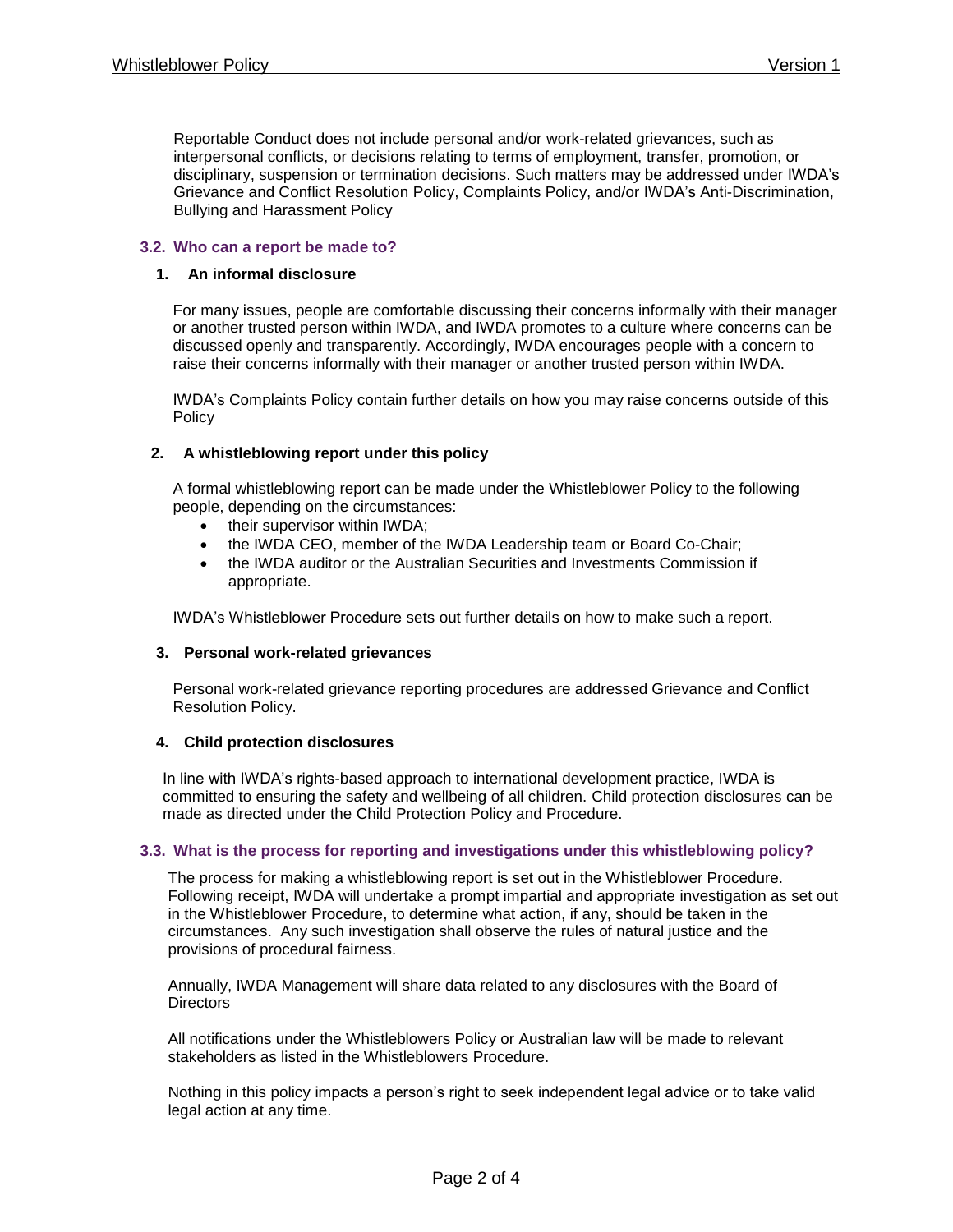## **3.4. What are the protections for reporting?**

Where the investigation has found that the person making the allegation acted in good faith on reasonable grounds, the CEO shall designate an officer to be responsible for ensuring that the person suffers no employment-related disadvantage on account of their actions in this matter and to provide additional support for the person where necessary.

#### **Confidentiality and Anonymity**

IWDA will make all reasonable endeavours to keep the identity of the person making the disclosure confidential unless that disclosure is authorised by the disclosing person, required by this policy or the law or necessary to prevent a serious threat to a person's health or safety.

When making a disclosure, the person may do so anonymously. People are encouraged to share their identity when making a disclosure, as it will make it easier for IWDA to address the disclosure, but they are not required to do so. If they do not share their identity, IWDA will assess the disclosure in the same way as if they had revealed their identity. However, there may be some practical limitations in conducting the investigation.

#### **Detrimental Conduct Prohibited**

IWDA is committed to protecting and respecting the rights of any person raising a matter under this Policy and to providing support from reprisal or disadvantage because of making that report.

IWDA strictly prohibits all forms of Detrimental Conduct against any individual making a disclosure under this policy as well as any people who are involved in an investigation of such a disclosure and will take all reasonable steps to protect them from such Detrimental Conduct.

*"Detrimental Conduct*" means any actual or threatened conduct that could cause a detriment to the Whistleblower as a result of making the disclosure, including termination of employment; harassment, bullying or intimidation; personal or financial disadvantage unlawful discrimination; harm or injury, including psychological harm; damage to reputation; or any other conduct that constitutes retaliation.

Any person involved in Detrimental Conduct may be subject to disciplinary action (including but not limited to termination of employment or engagement). In some circumstances, this may also be a criminal offence punishable by imprisonment. IWDA may refer any person that has engaged in detrimental conduct to law enforcement authorities for further investigation.

Any person making allegations frivolously, maliciously or for personal gain, may also be subject to disciplinary action (including but not limited to termination of employment or engagement) and IWDA may refer any such person to law enforcement authorities for further investigation.

#### **3.5. What are the protections for the accused?**

Unless and until the allegation is proven, the person accused is entitled to a presumption of innocence and to be treated accordingly.

IWDA will make all reasonable endeavours to keep the identity of the accused confidential unless that disclosure is authorised by the accused, required by this policy or the law necessary to prevent a serious threat to a person's health or safety.

# **4. IMPLEMENTATION**